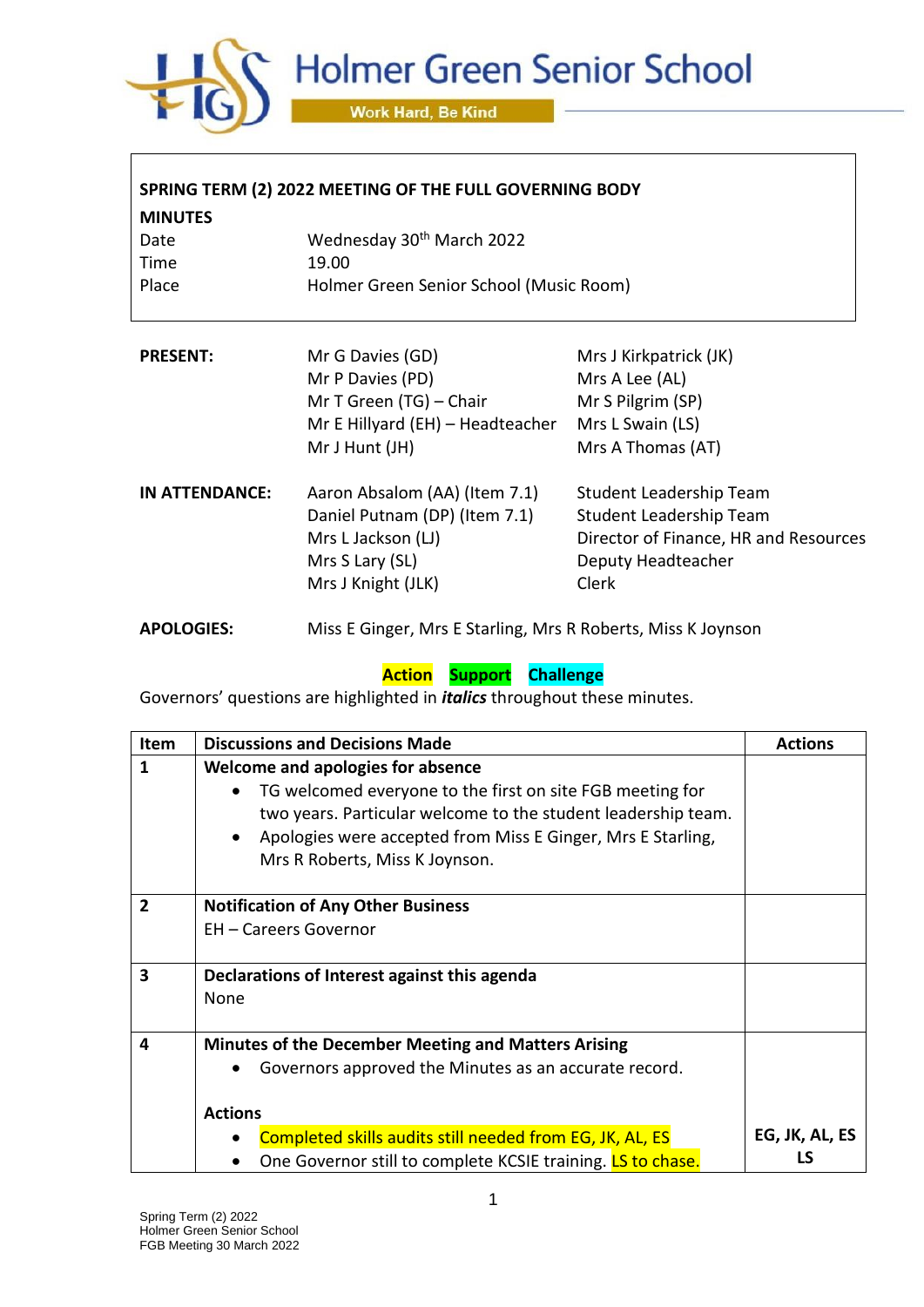| Item           | <b>Discussions and Decisions Made</b>                                                                         | <b>Actions</b> |
|----------------|---------------------------------------------------------------------------------------------------------------|----------------|
|                | Policies will be rationalised to spread across the year. This will                                            |                |
|                | be done in September.                                                                                         |                |
|                | All other actions complete.                                                                                   |                |
|                |                                                                                                               |                |
| 5              | <b>Governor Membership</b>                                                                                    |                |
|                | As Sarah Stewart has not attended a meeting for more than 6                                                   |                |
|                | months (since 7 July 2021) it was proposed that she be stood                                                  |                |
|                | down from the GB. Governors approved.                                                                         |                |
|                | As SS was on the Finance, Premises, Health & Safety<br>Committee, there is now a gap. Governors were asked to |                |
|                | consider joining this Committee. JLK to circulate the next                                                    | <b>JLK</b>     |
|                | agenda to all Governors, who are welcome to attend to                                                         |                |
|                | observe in the first place, if they are interested in joining.                                                |                |
|                | A Careers Link Governor is also needed. EH to share a job                                                     | <b>EH</b>      |
|                | description. Governors to let JLK know if they are interested in                                              | Govs           |
|                | either of these roles.                                                                                        |                |
|                |                                                                                                               |                |
| 6              | <b>Governor Training</b>                                                                                      |                |
|                | NGA Training: Everyone has registered but only 3 Governors                                                    |                |
|                | completed the online Stakeholder Engagement training                                                          |                |
|                | allocated for this meeting.                                                                                   |                |
|                | There were no questions.                                                                                      |                |
|                | It is important that Governor school visits now make a return                                                 |                |
|                | and that Governors feed back to complete the triangulation                                                    |                |
|                | process. LJ/JLK to circulate suggested event dates for                                                        | LJJLK          |
|                | Governors to come in (parent meetings, open mornings, the                                                     |                |
|                | art exhibition). The school musical will take place 13-14 May.                                                |                |
|                | Q - Why was there no PTA presence at the Year 7 meet & greet?                                                 |                |
|                | $A$ – It was a busy evening, not felt to be the best opportunity to                                           |                |
|                | recruit new members. A communication is going out to parents today                                            |                |
|                | with an invitation to join the PTA.                                                                           |                |
|                |                                                                                                               |                |
|                | $Q$ – Could the School invest in the Safeguarding and Governance                                              |                |
|                | Online training from Andrew Hall (recently completed by PD)? Cost is                                          |                |
|                | £29.97 for 10 licences.                                                                                       |                |
|                | LJ to purchase this and circulate to Governors via JLK.                                                       | LJ/JLK         |
| $\overline{7}$ | <b>STRATEGIC PLANNING</b>                                                                                     |                |
| 7.1            | <b>Report of Student Management Team Representatives</b>                                                      |                |
|                | This item was held after Item 3 to allow the students to leave earlier.                                       |                |
|                | AA and DP reported:                                                                                           |                |
|                | Students had the opportunity to go to the Excel UCAS                                                          |                |
|                | Exhibition on 14 March, which had lots of taster courses and                                                  |                |
|                | useful information on writing personal statements etc.                                                        |                |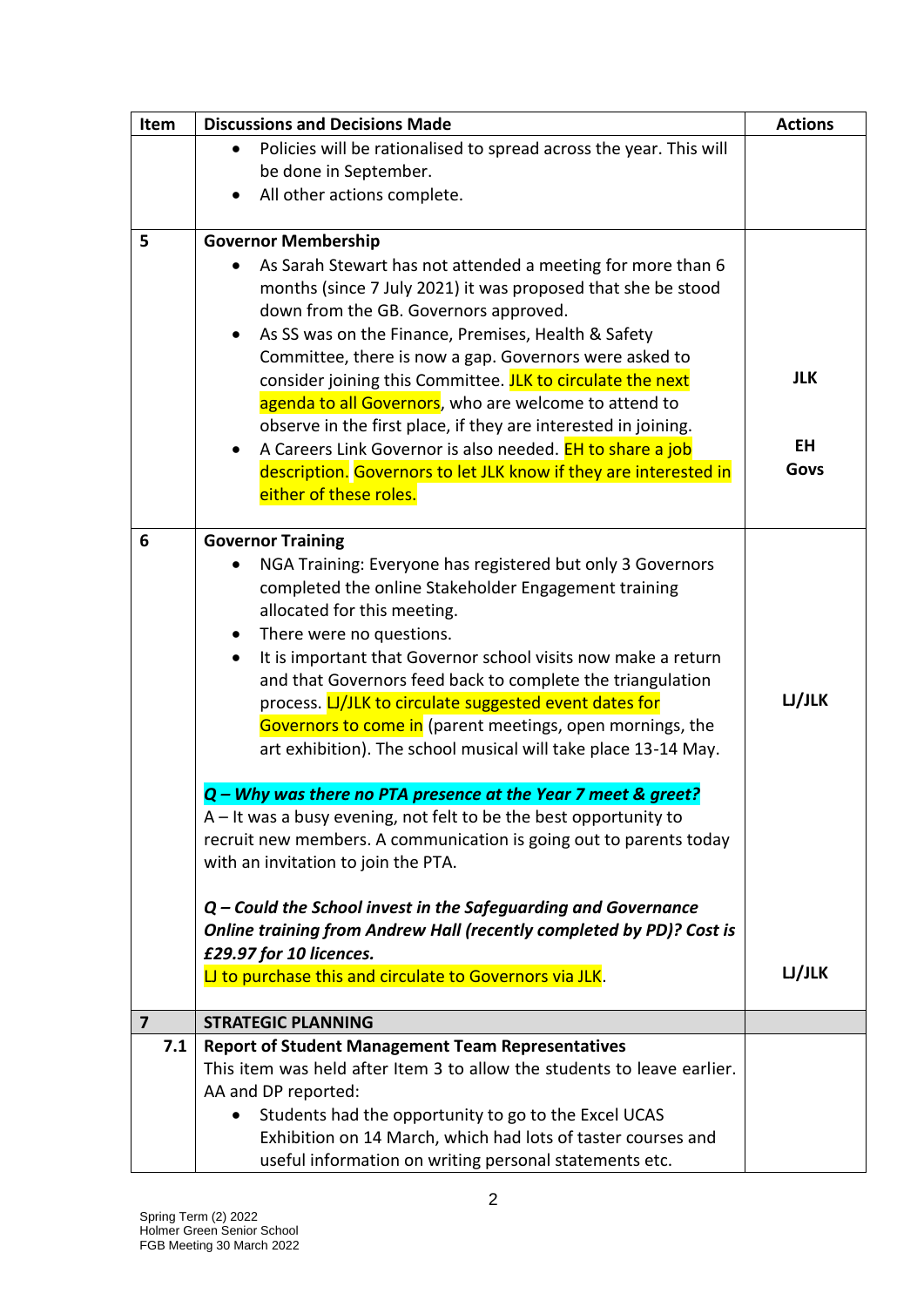| Item | <b>Discussions and Decisions Made</b>                                    | <b>Actions</b> |
|------|--------------------------------------------------------------------------|----------------|
|      | The Comic Relief Bake Sale raised £424.                                  |                |
|      | The Prom has been organised, as have leavers' hoodies and                |                |
|      | the yearbook.                                                            |                |
|      | Lots of enrichment activities are being organised, such as<br>$\bullet$  |                |
|      | football and table tennis. Sports Leaders will be running some           |                |
|      | of these.                                                                |                |
|      | The water system has been fixed in the Sixth Form.                       |                |
|      | Student Management Team holds meetings each Friday.                      |                |
|      | TG thanked AA and DP for taking the time to report to<br>$\bullet$       |                |
|      | Governors and for all they have done in their roles.                     |                |
|      | AA and DP left the meeting at 19.19.                                     |                |
|      |                                                                          |                |
| 7.2  | <b>Report of Headteacher and SEF Focus</b>                               |                |
|      | EH had circulated his report and took questions.                         |                |
|      |                                                                          |                |
|      | Q - On page 5 (T&L) there is a change from PSHE to Citizenship. Why      |                |
|      | has this change happened?                                                |                |
|      | A - This is to match National Curriculum requirements.                   |                |
|      | Q - Page 4 (EAL banding): Why are some EAL students not assessed?        |                |
|      | A - Some students, eg those from Hong Kong, are fluent English           |                |
|      | speakers and do not require assessment.                                  |                |
|      |                                                                          |                |
|      | Q - Why is the 3-year GCSE being changed to a 2-year GCSE?               |                |
|      | A – Covid had resulted in a loss of learning and limited experience of   |                |
|      | subjects for younger year groups. There was a clear steer from the       |                |
|      | Ofsted Inspection about maintaining breadth of curriculum earlier on     |                |
|      | (including Year 9).                                                      |                |
|      | Q - There is a clear steer on MFL with 90% of students doing MFL at      |                |
|      | GCSE by 2025. How will students be enticed to do this?                   |                |
|      | A - The Head of Department is very keen to push languages. A review      |                |
|      | is happening with another school to understand how others achieve        |                |
|      | this. This is not a quick fix but requires a consistent diet of good     |                |
|      | lessons as well as use of devices in lessons for speaking/listening - as |                |
|      | students enjoy this approach. Languages will be pushed at meet &         |                |
|      | greets and will be brought into transition days.                         |                |
|      |                                                                          |                |
|      | Q – Why can't students have a choice of languages in Year 7?             |                |
|      | A - Currently Spanish and French are taught in Year 7, with students     |                |
|      | allocated one or the other. There is some lee-way for families with      |                |
|      | particular reasons for wanting their child to be taught the language     |                |
|      | they have not been allocated (eg Spanish speaking family) but the        |                |
|      | number of requests is small. Staffing is weighted towards Spanish as     |                |
|      | this is preferred. Student choice would complicate staffing              |                |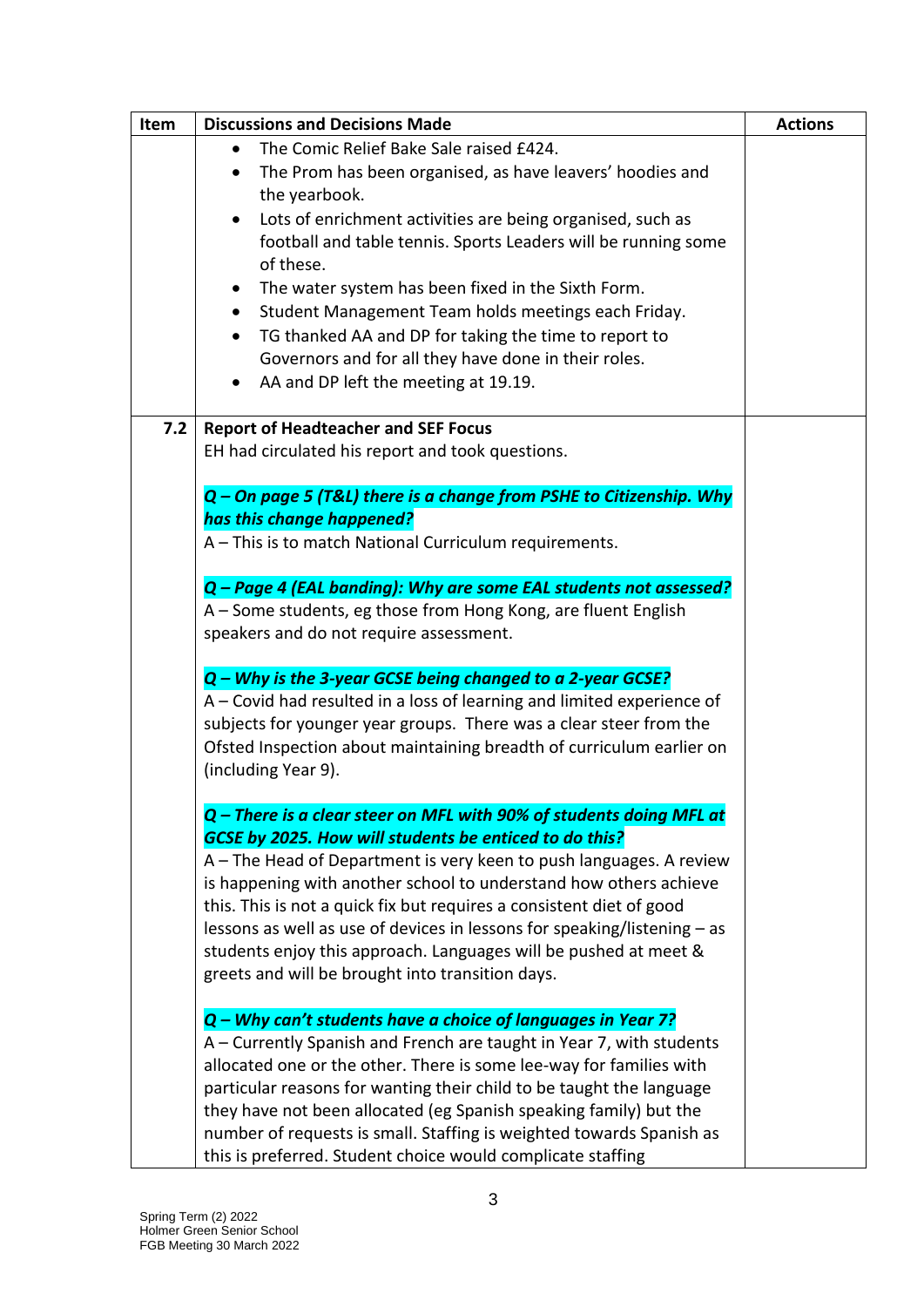| <b>Discussions and Decisions Made</b>                                                                                                                                                                                                                                                                                                                                                                                                                                                   | <b>Actions</b> |
|-----------------------------------------------------------------------------------------------------------------------------------------------------------------------------------------------------------------------------------------------------------------------------------------------------------------------------------------------------------------------------------------------------------------------------------------------------------------------------------------|----------------|
| $Q$ – The data consistently shows girls doing better in English and                                                                                                                                                                                                                                                                                                                                                                                                                     |                |
| boys doing better in maths. How can this gender stereotype be                                                                                                                                                                                                                                                                                                                                                                                                                           |                |
| overcome?                                                                                                                                                                                                                                                                                                                                                                                                                                                                               |                |
| A - Nationally Maths has been harder hit at secondary level by Covid.                                                                                                                                                                                                                                                                                                                                                                                                                   |                |
| Additional staff have been brought in to help this. Phonics help is also                                                                                                                                                                                                                                                                                                                                                                                                                |                |
| happening. Two members of staff are being trained in Maths Mastery                                                                                                                                                                                                                                                                                                                                                                                                                      |                |
| for September. Sixth form students are also tutoring. The English                                                                                                                                                                                                                                                                                                                                                                                                                       |                |
| department teachers are almost entirely female whereas the Maths                                                                                                                                                                                                                                                                                                                                                                                                                        |                |
| department is more balanced. Typically, Maths has been a strength of                                                                                                                                                                                                                                                                                                                                                                                                                    |                |
| the school but it will be interesting to see the data this summer.                                                                                                                                                                                                                                                                                                                                                                                                                      |                |
| Q - Page 12 - Enrichment: Why are languages or history trips not                                                                                                                                                                                                                                                                                                                                                                                                                        |                |
| mentioned; are these happening?                                                                                                                                                                                                                                                                                                                                                                                                                                                         |                |
| A - Year 9 are going to Hampton Court and there is a MFL residential                                                                                                                                                                                                                                                                                                                                                                                                                    |                |
| trip at half term. Year 10-11 will be going on French day trips next                                                                                                                                                                                                                                                                                                                                                                                                                    |                |
| year. There is a battlefields trip being organised, as well as DofE and                                                                                                                                                                                                                                                                                                                                                                                                                 |                |
| ski trips (the latter surprisingly oversubscribed).                                                                                                                                                                                                                                                                                                                                                                                                                                     |                |
| Trips need 6-9 months' planning and are just starting up again after                                                                                                                                                                                                                                                                                                                                                                                                                    |                |
| Covid - but they are now back on the agenda.                                                                                                                                                                                                                                                                                                                                                                                                                                            |                |
| Whole year group cultural day trips are logistically difficult to organise                                                                                                                                                                                                                                                                                                                                                                                                              |                |
| but are important to ensure all pupils have the same opportunities.                                                                                                                                                                                                                                                                                                                                                                                                                     |                |
| The Bucks Skills Show was a good event receiving positive feedback.                                                                                                                                                                                                                                                                                                                                                                                                                     |                |
| EH to let Governors know if there are trips that they can help support.                                                                                                                                                                                                                                                                                                                                                                                                                 | <b>EH</b>      |
| Q - Governor Day Feedback: Though the box is black, areas of good<br>practice were seen in the equalities in the history curriculum session:<br>The curriculum offer has been adapted in years 7-9 to include more<br>examples and case studies to explore issues of diversity, inclusion<br>and many areas of the protective characteristics. The pupils shared<br>specific examples of this and their enjoyment of their learning in<br>history. Could this be included on the chart? |                |
| EH to include examples of good practice for all areas on the chart,                                                                                                                                                                                                                                                                                                                                                                                                                     | EH             |
| amend typo 'deceased' in appendix 4 and send out to staff.                                                                                                                                                                                                                                                                                                                                                                                                                              |                |
| $Q$ – What strategies are being put in place to reduce the number of                                                                                                                                                                                                                                                                                                                                                                                                                    |                |
| pupils failing to attend detentions? Are parents aware that their                                                                                                                                                                                                                                                                                                                                                                                                                       |                |
| child has a detention?                                                                                                                                                                                                                                                                                                                                                                                                                                                                  |                |
| A – There have been problems in the past recording attendance at                                                                                                                                                                                                                                                                                                                                                                                                                        |                |
| detention through Satchel so attendance records were moved to                                                                                                                                                                                                                                                                                                                                                                                                                           |                |
| SIMS. Now that the issues have now been resolved, Satchel will be                                                                                                                                                                                                                                                                                                                                                                                                                       |                |
| used again.                                                                                                                                                                                                                                                                                                                                                                                                                                                                             |                |
| Students attending detention are now flagged up in the period 5                                                                                                                                                                                                                                                                                                                                                                                                                         |                |
| register, which is a more timely reminder.                                                                                                                                                                                                                                                                                                                                                                                                                                              |                |
| The majority of non-attendance issues are accrued by a minority of                                                                                                                                                                                                                                                                                                                                                                                                                      |                |
| students, so the issue needs to be tackled through wider pastoral                                                                                                                                                                                                                                                                                                                                                                                                                       |                |
| work with students and their parents.                                                                                                                                                                                                                                                                                                                                                                                                                                                   |                |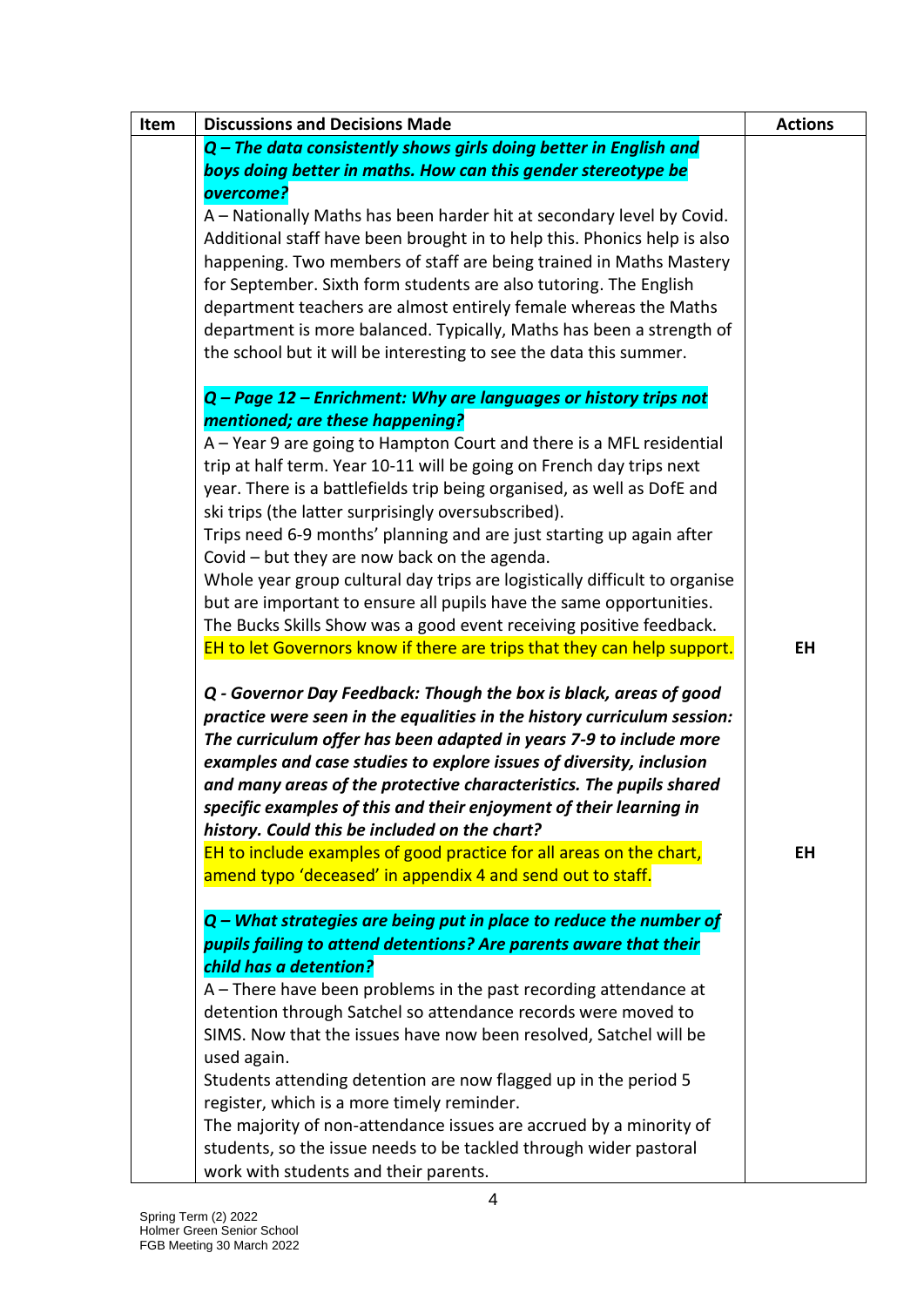| Item | <b>Discussions and Decisions Made</b>                                                                                                           | <b>Actions</b> |
|------|-------------------------------------------------------------------------------------------------------------------------------------------------|----------------|
|      | Q - Are achievement points consistently administered by staff and                                                                               |                |
|      | how do you know?                                                                                                                                |                |
|      | A - Points are tracked so it is known which members of staff give                                                                               |                |
|      | more/fewer. Every student has received an achievement point at                                                                                  |                |
|      | least once. Consistency is hard to achieve because it is down to                                                                                |                |
|      | human nature and circumstances, but the system is promoted with                                                                                 |                |
|      | staff (eg through 'Flying Starts' to lessons) and the opportunity to                                                                            |                |
|      | recognise positive work or behaviour is there. The top ten students                                                                             |                |
|      | making the most progress are rewarded separately and some                                                                                       |                |
|      | students are selected for 'Hot Chocolate Friday'. Some students are                                                                             |                |
|      | also mentored by SLT. Students respond to different motivational                                                                                |                |
|      | techniques. Awarding achievement points will be easier with the                                                                                 |                |
|      | return to Satchel.                                                                                                                              |                |
|      |                                                                                                                                                 |                |
|      | Q - Why are numbers of suspensions increasing so significantly?                                                                                 |                |
|      | A - They are low compared with the national average. Year 11 are                                                                                |                |
|      | perhaps nervous as they approach exams and this is revealing itself                                                                             |                |
|      | through behaviour. Other year groups have had long periods of home                                                                              |                |
|      | learning in the last two years and those without strong family/social                                                                           |                |
|      | backgrounds are more likely to be struggling now. They have missed<br>out on a period of socialisation and structure and are finding it hard to |                |
|      | conform now.                                                                                                                                    |                |
|      |                                                                                                                                                 |                |
|      | Exams start on 16 May and some may be disrupted by Covid                                                                                        |                |
|      | isolations. It is likely that the isolation period will be reduced for                                                                          |                |
|      | under-18s to aid this situation. Exams are also being stretched out so                                                                          |                |
|      | that those who miss one paper are unlikely to miss the second (with                                                                             |                |
|      | their exam grade being decided based on the second paper).                                                                                      |                |
|      | Q – How is School reassurina students about these concerns?                                                                                     |                |
|      | A - An assembly was held today for Year 13. The message was 'calm                                                                               |                |
|      | down - you can do well if you stay focused. Measures are being taken                                                                            |                |
|      | to make things fairer, eg content removed and some evening up when                                                                              |                |
|      | moderation takes place. All schools are in a similar position.                                                                                  |                |
|      |                                                                                                                                                 |                |
|      | $Q$ – What is the Covid position in School currently?                                                                                           |                |
|      | A - Numbers are relatively low among students (c.20). Data is likely to                                                                         |                |
|      | change once tests have to be purchased, as people will stop testing.                                                                            |                |
|      | $Q$ – What strategies are in place to reverse the 4-year decreasing                                                                             |                |
|      | trend of disadvantaged and EHCP pupils' attendance?                                                                                             |                |
|      | A - PP students each have an SLT member to support them as well as                                                                              |                |
|      | Sixth Form mentors. Small group work is provided in Maths and                                                                                   |                |
|      | English for those pupils. School aims to provide a wraparound support                                                                           |                |
|      | package for them as well as using The Bridge. Monday staff briefings                                                                            |                |
|      | include a report from Kerri Stone on which PP/EHCP pupils are                                                                                   |                |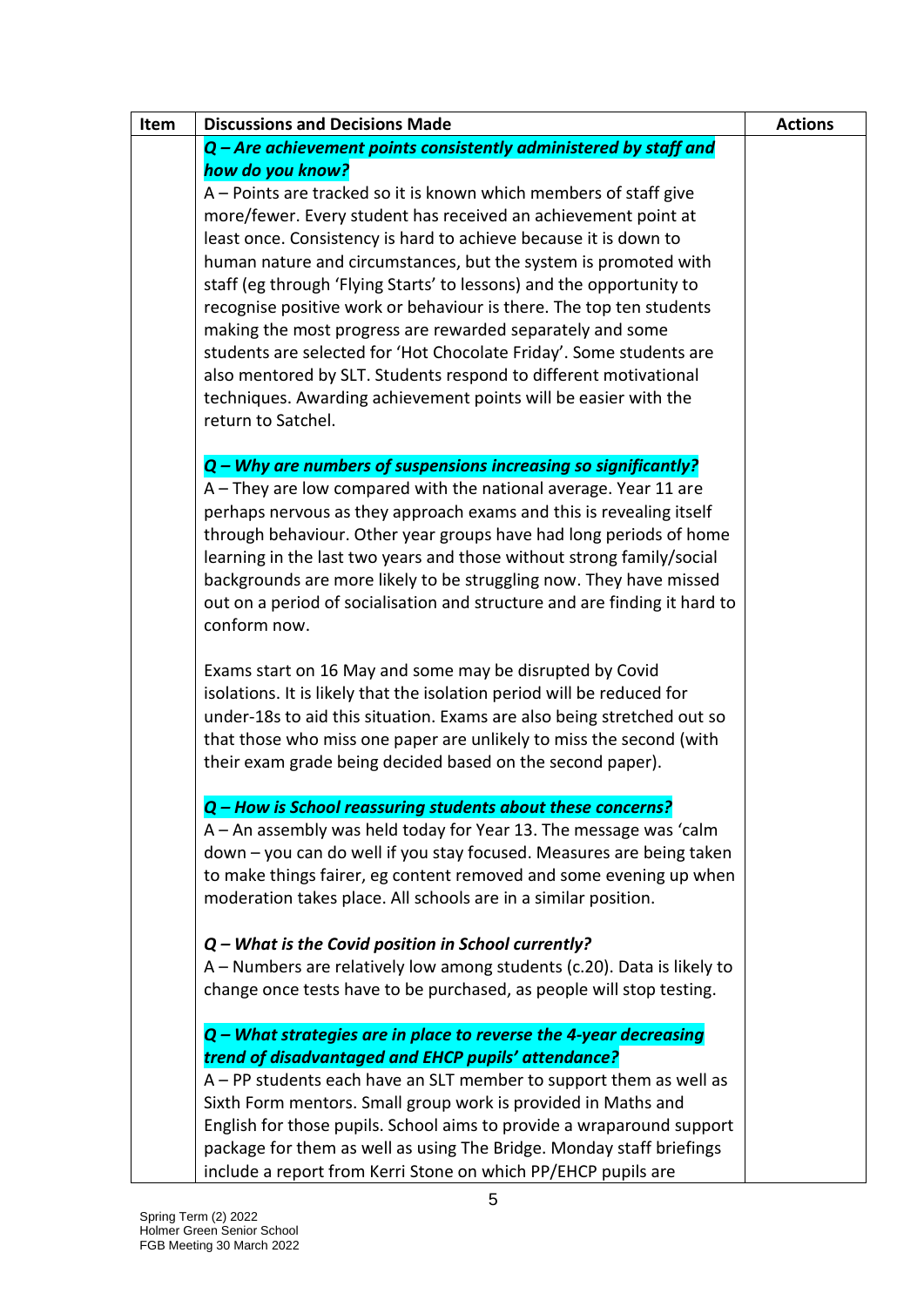| Item                             | <b>Discussions and Decisions Made</b>                                   | <b>Actions</b> |
|----------------------------------|-------------------------------------------------------------------------|----------------|
|                                  | working above/below target and which need special attention.            |                |
|                                  | Q – The Bridge Evaluation: Some of the improved attendance from         |                |
|                                  | Autumn 1 to Spring 1 for specific pupils is very impressive. What has   |                |
|                                  | led to these increases?                                                 |                |
|                                  | A - This comes down to 1-on-1 attention for students in The Bridge,     |                |
|                                  | which has strong staffing and a bespoke approach. Some students         |                |
|                                  | with ASD and sensory issues are struggling to be with others            |                |
|                                  | especially when moving between lessons. The Bridge provides a           |                |
|                                  | quieter place and a consistent staff who really know the students.      |                |
|                                  | There is regular contact with home and there has been a stepped         |                |
|                                  | approach to bringing students back in after lockdown learning, with     |                |
|                                  | Teams lessons to help them get to know staff before coming in to        |                |
|                                  | School. The impact is great but comes at huge staffing/resource cost.   |                |
|                                  | This is consistent with what has been observed on visits. Students      |                |
|                                  | are gently eased back into an environment that works for them.          |                |
|                                  | A - There is a danger that this becomes a new expectation. This can     |                |
|                                  | only be a short-term solution, otherwise students are not being         |                |
|                                  | prepared for adulthood.                                                 |                |
|                                  |                                                                         |                |
|                                  | Q - Page 14 - Is it normal to be recruiting for 3 Heads of Department   |                |
| at the same time?                |                                                                         |                |
|                                  | A - Two of these are new roles as departments have been split as the    |                |
|                                  | school has grown. The Head of Science position is proving the most      |                |
|                                  | difficult to fill. There has also been a high turnover in the Science   |                |
|                                  | department. A Deputy Head of Science is joining after Easter as well    |                |
|                                  | as a Science teacher and an English teacher. There are still Attendance |                |
|                                  | Officer and LSA roles to fill.                                          |                |
|                                  | Business & Economics has been difficult, with a teacher not available   |                |
|                                  | for work (but the role cannot be advertised). Business students are     |                |
|                                  | relying on after school and weekend specialist support. Things will     |                |
|                                  | improve in September and catchup lessons will be held for those         |                |
|                                  | moving into Year 13. There is some Maths teacher capacity to help       |                |
|                                  | with Business & Economics lessons also, and an online programme         |                |
|                                  | has been purchased for students.                                        |                |
|                                  | There are similar issues in the IT and Music departments, which is      |                |
|                                  | proving especially difficult for KS5.                                   |                |
|                                  |                                                                         |                |
| <b>Curriculum Changes</b><br>7.3 |                                                                         |                |
|                                  | Covered within HT Report                                                |                |
| 7.4                              | <b>Expansion/Works Update</b>                                           |                |
| LJ reported:                     |                                                                         |                |
|                                  | The Music Suite is now complete and the old music room has              |                |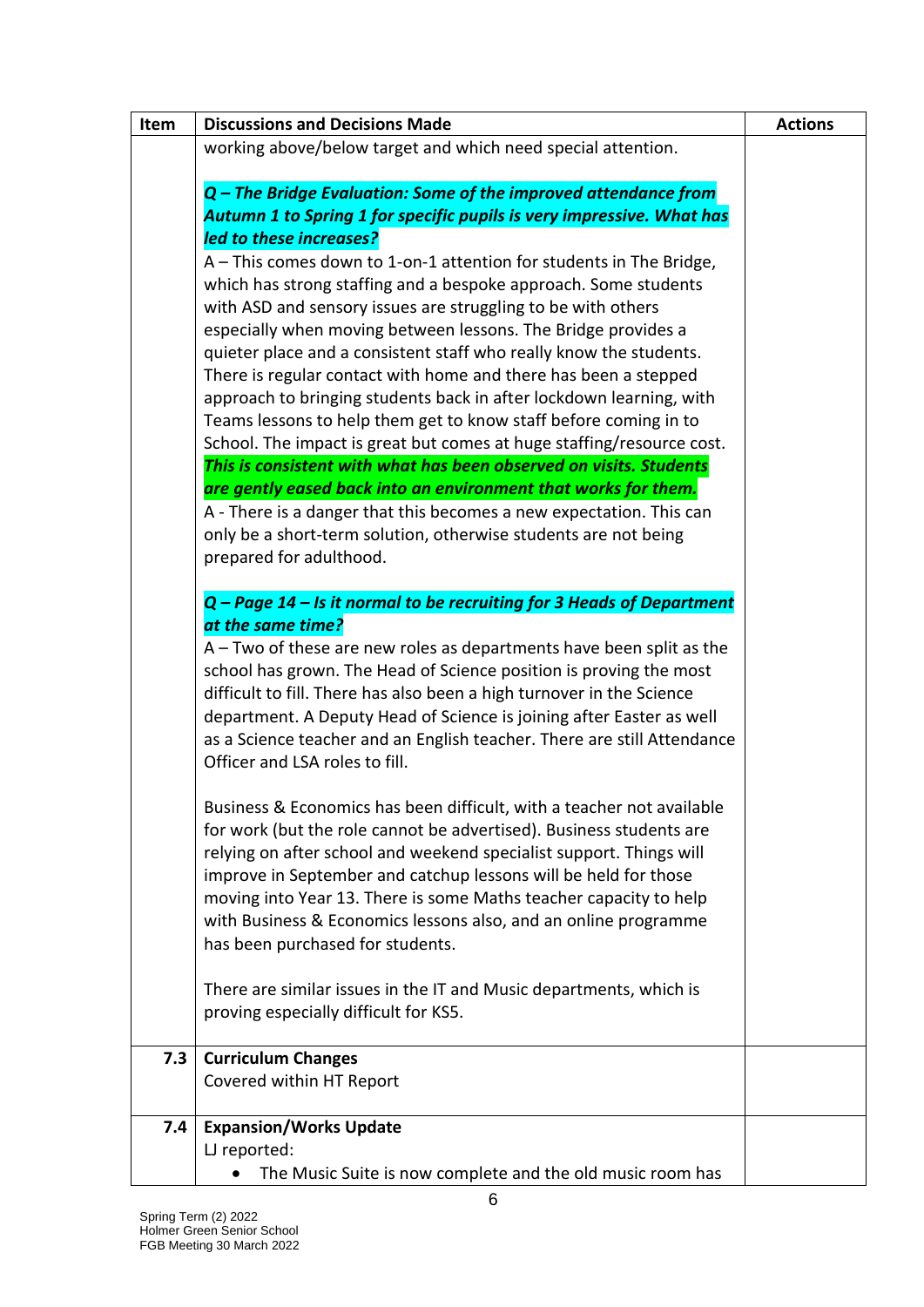| Item | <b>Discussions and Decisions Made</b>                                   | <b>Actions</b> |
|------|-------------------------------------------------------------------------|----------------|
|      | been turned into accommodation for The Bridge (students                 |                |
|      | move in after Easter). This will be a huge improvement as it is         |                |
|      | better located and more accessible. Bucks have provided some            |                |
|      | funding for this refurb.                                                |                |
|      | The Roofing CIF project is complete over the new dining room,           |                |
|      | including skylights which make it a much nicer space.                   |                |
|      | There is a lot of snagging to complete within the 12 month<br>$\bullet$ |                |
|      | rectification period, eg the water system, new acoustic doors           |                |
|      | for the music practice rooms (cannot currently be used when             |                |
|      | the adjacent classroom is in use).                                      |                |
|      | The new building looks good but there are problems which<br>$\bullet$   |                |
|      | need fixing by Bucks Council and tenacity is required to get a          |                |
|      | response.                                                               |                |
|      | TG thanked LJ for the enormous effort and persistence she is            |                |
|      | putting in to make sure everything is completed to a high               |                |
|      | standard.                                                               |                |
|      |                                                                         |                |
|      | $Q$ – Could some artwork be put on the walls in the canteen?            |                |
|      | A – Once snagging is done, this will be addressed possibly with a       |                |
|      | projector for changing images/messages.                                 |                |
|      |                                                                         |                |
| 8    | <b>COMMITTEE REPORTS</b>                                                |                |
| 8.1  | HR Panels, Complaints Panels, Student Discipline Committees             |                |
|      | None held                                                               |                |
|      | There is one PEX Panel to be organised. JLK to contact GD, SP,          | <b>JLK</b>     |
|      | AT, LS, BB, TG and ES about this, as they have experience.              |                |
| 8.2  | <b>Finance Committee Report</b>                                         |                |
|      | Committee Minutes had been circulated. There were no red flags to       |                |
|      | report.                                                                 |                |
|      |                                                                         |                |
|      | A meeting has been held about traffic in the area. This involved the    |                |
|      | Parish Council, Local Council and representatives from the First School |                |
|      | and the Junior School to try to take a joined up approach. A leaflet is |                |
|      | being prepared with all logos on and a further meeting will take place  |                |
|      | after Easter.                                                           |                |
|      |                                                                         |                |
| 9    | <b>GOVERNOR REPORTS</b>                                                 |                |
| 9.1  | <b>Chair</b>                                                            |                |
|      | Snagging meetings have been attended, otherwise nothing to              |                |
|      | report.                                                                 |                |
|      |                                                                         |                |
| 9.2  | Development                                                             |                |
|      | Nothing further to report                                               |                |
|      |                                                                         |                |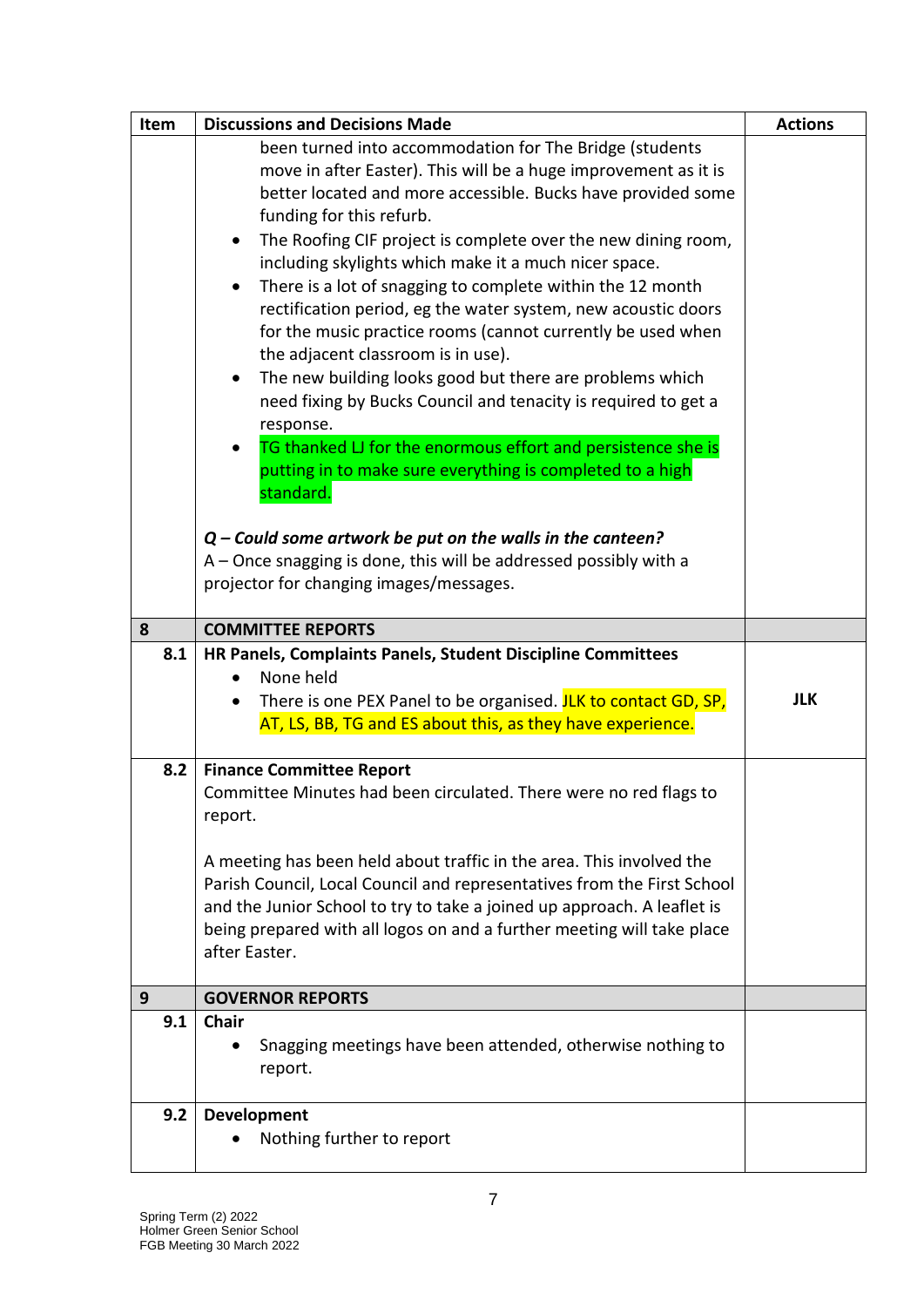| Item | <b>Discussions and Decisions Made</b>                                      | <b>Actions</b> |
|------|----------------------------------------------------------------------------|----------------|
| 9.3  | Safeguarding                                                               |                |
|      | Nothing to report                                                          |                |
|      |                                                                            |                |
| 9.4  | <b>SEND</b>                                                                |                |
|      | PD reported:                                                               |                |
|      | SEND Governor training completed with NASEN was very                       |                |
|      | useful. The principle is: Every Governor is a SEND Governor.               |                |
|      | So, a presentation will be given at the next FGB meeting about             |                |
|      | SEND challenges and issues. JLK to add this to the agenda.                 | <b>JLK</b>     |
|      | The Governor Day was excellent, with its focus on SEND and<br>٠            |                |
|      | The Bridge. There were some fantastically engaged students.                |                |
|      | A 1-to-1 session with Kim was held.                                        |                |
|      | The Green Paper has been published, now in a 3-month<br>$\bullet$          |                |
|      | consultation period. PD/JLK to circulate papers with Minutes.              | <b>PD/JLK</b>  |
|      | Generally School is doing a good job, but there are areas for<br>$\bullet$ |                |
|      | improvement, such as keeping the breadth in the curriculum                 |                |
|      | for SEND students.                                                         |                |
|      |                                                                            |                |
|      | The new building for The Bridge is a big improvement as it<br>٠            |                |
|      | meets the equality and diversity agenda.                                   |                |
|      | $Q$ – Is it still the intention to take students from other schools in The |                |
|      | <b>Bridge? Will this create complications?</b>                             |                |
|      | A - This is not in the immediate future. The Bridge needs to be fully      |                |
|      | working for HGSS first, but the aspiration is to support students from     |                |
|      | other schools in order to help fund the facility.                          |                |
|      | Q - Could EH provide some feedback on his secondment?                      |                |
|      | A - The purpose is to improve the inclusive nature of schools in Bucks,    |                |
|      | particularly for those with ASD etc. EH has met with 38 secondary          |                |
|      | schools (2 more to come) to consider strengths and weakness and            |                |
|      | make improvements. He also attended an inspection of County SEND           |                |
|      | services with HMI (report out soon). The process has generated lots of     |                |
|      | ideas about how to improve things at HGSS and has helped secure            |                |
|      | additional funding for The Bridge.                                         |                |
|      |                                                                            |                |
| 9.5  | <b>Disadvantage</b>                                                        |                |
|      | RR was not present but is arranging a school visit to meet with Kerri      |                |
|      | Stone after the Easter holidays.                                           |                |
|      |                                                                            |                |
| 10   | <b>Policy Reviews and Approvals</b>                                        |                |
| 10.1 | <b>Attendance</b>                                                          |                |
|      | The policy had been circulated.                                            |                |
|      | Wording about parents 'contacting' the school rather than                  |                |
|      | 'calling' the school to communicate absence will be amended.               |                |
|      | Clarity over when/how a student who has missed school will                 |                |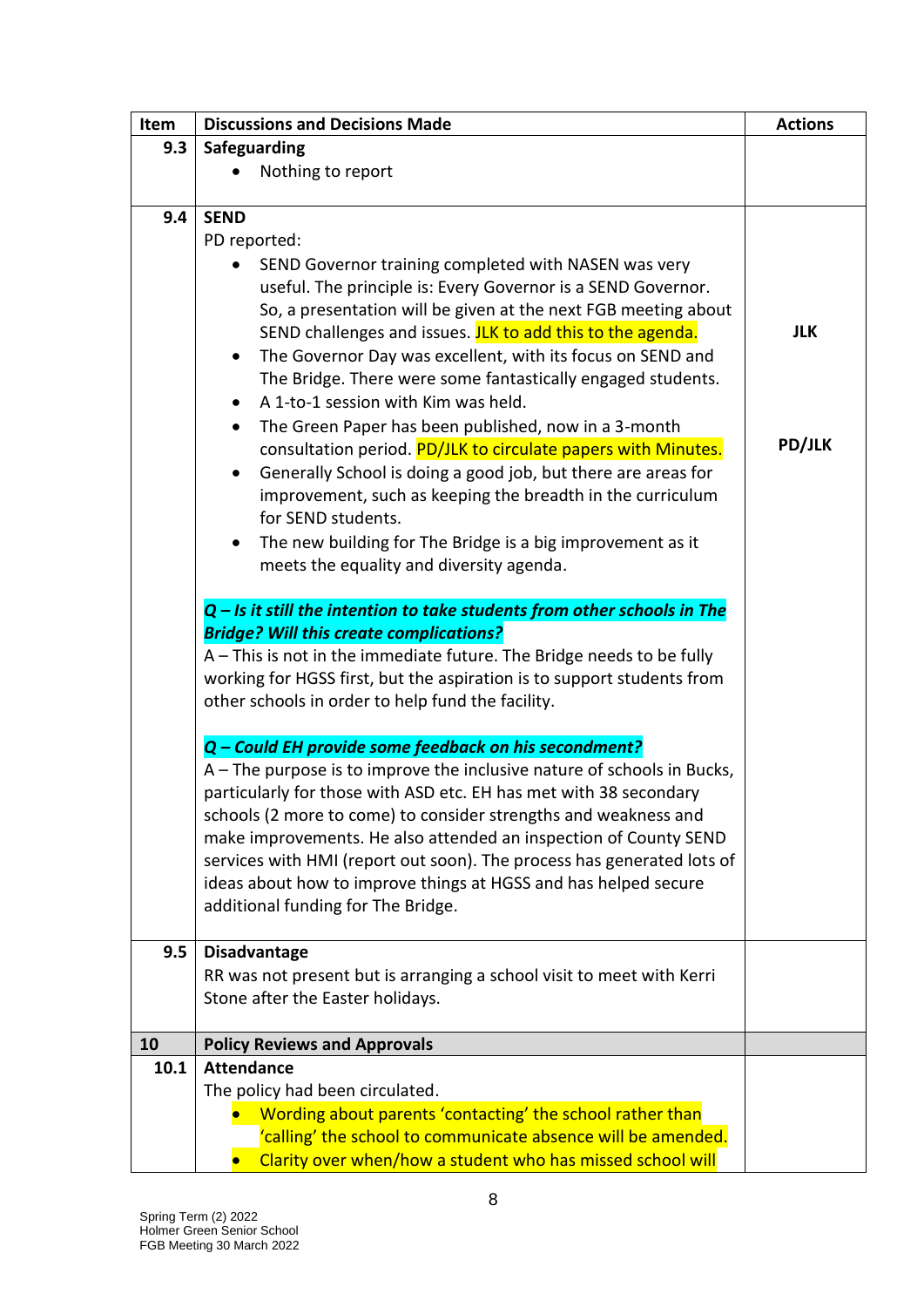| Item | <b>Discussions and Decisions Made</b>                                             | <b>Actions</b> |
|------|-----------------------------------------------------------------------------------|----------------|
|      | be caught up will be added in the reintegration section.                          | <b>EH</b>      |
|      | The policy was approved by Governors subject to these<br>$\bullet$<br>amendments. |                |
| 10.2 | <b>CCTV</b>                                                                       |                |
|      | The policy had been circulated and was approved by Governors.                     |                |
| 10.3 | <b>Complaints Policy</b>                                                          |                |
|      | The policy had been circulated and was approved by Governors.                     |                |
| 10.4 | <b>Drug Education and Management</b>                                              |                |
|      | The policy had been circulated and was approved by Governors.                     |                |
| 10.5 | <b>Examinations</b>                                                               |                |
|      | The policy had been circulated and was approved by Governors.                     |                |
| 10.6 | <b>Grievance Policy</b>                                                           |                |
|      | The policy had been circulated.                                                   |                |
|      | How/when the outcome of a Stage 1 Grievance is delivered                          | <b>EH</b>      |
|      | and the timescale to appeal to be added to section 9.                             |                |
|      | The policy was approved by Governors subject to this addition.                    |                |
| 10.7 | <b>Literacy Policy</b>                                                            |                |
|      | The policy had been circulated and was approved by Governors.                     |                |
| 10.8 | <b>Exam Contingency Plan</b>                                                      |                |
|      | The policy had been circulated and was approved by Governors.                     |                |
| 11   | <b>Dates and Times of Meetings</b>                                                |                |
|      | Dates had been circulated with the meeting papers.                                |                |
|      | The next meeting will be on Wednesday 18 May 2022, 7pm.                           |                |
| 12   | <b>Any Other Business</b>                                                         |                |
|      | None                                                                              |                |
| 13   | <b>Evaluation of Meeting</b>                                                      |                |
|      | Governors agreed that the meeting had been conducted                              |                |
|      | appropriately and effectively.                                                    |                |
|      | TG thanked everyone for their time.                                               |                |

The meeting closed at 9.30pm